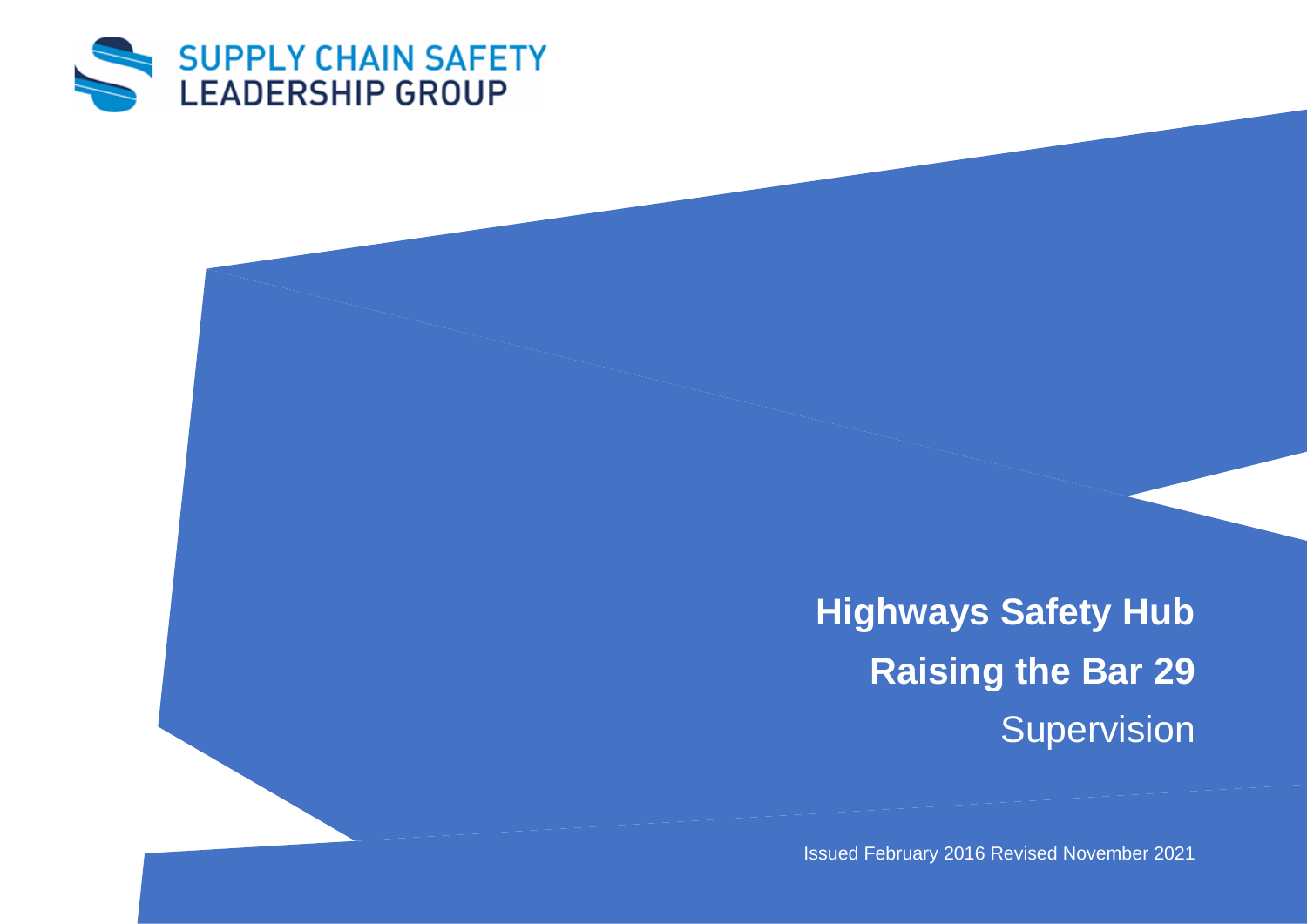# **Contents**

| <b>Objective</b>                                      |                |
|-------------------------------------------------------|----------------|
| <b>Scope</b>                                          | 1              |
| <b>Background</b>                                     | 1              |
| <b>Governance Requirements</b>                        | 1              |
| <b>Minimum requirements</b>                           | $\overline{2}$ |
| <b>Guidance - Applying the Principles of Approach</b> | $\overline{2}$ |
| <b>Overview</b>                                       | $\mathbf{2}$   |
| 1. Commitment                                         | $\overline{2}$ |
| 2. Benchmark                                          | 5              |
| 3. Knowledge                                          | 6              |
| 4. Support                                            | 6              |
| 5. Evolve                                             | 6              |
| <b>References</b>                                     | 6              |
| <b>Appendix 1 - Supervisor Ratio Tool</b>             | 7              |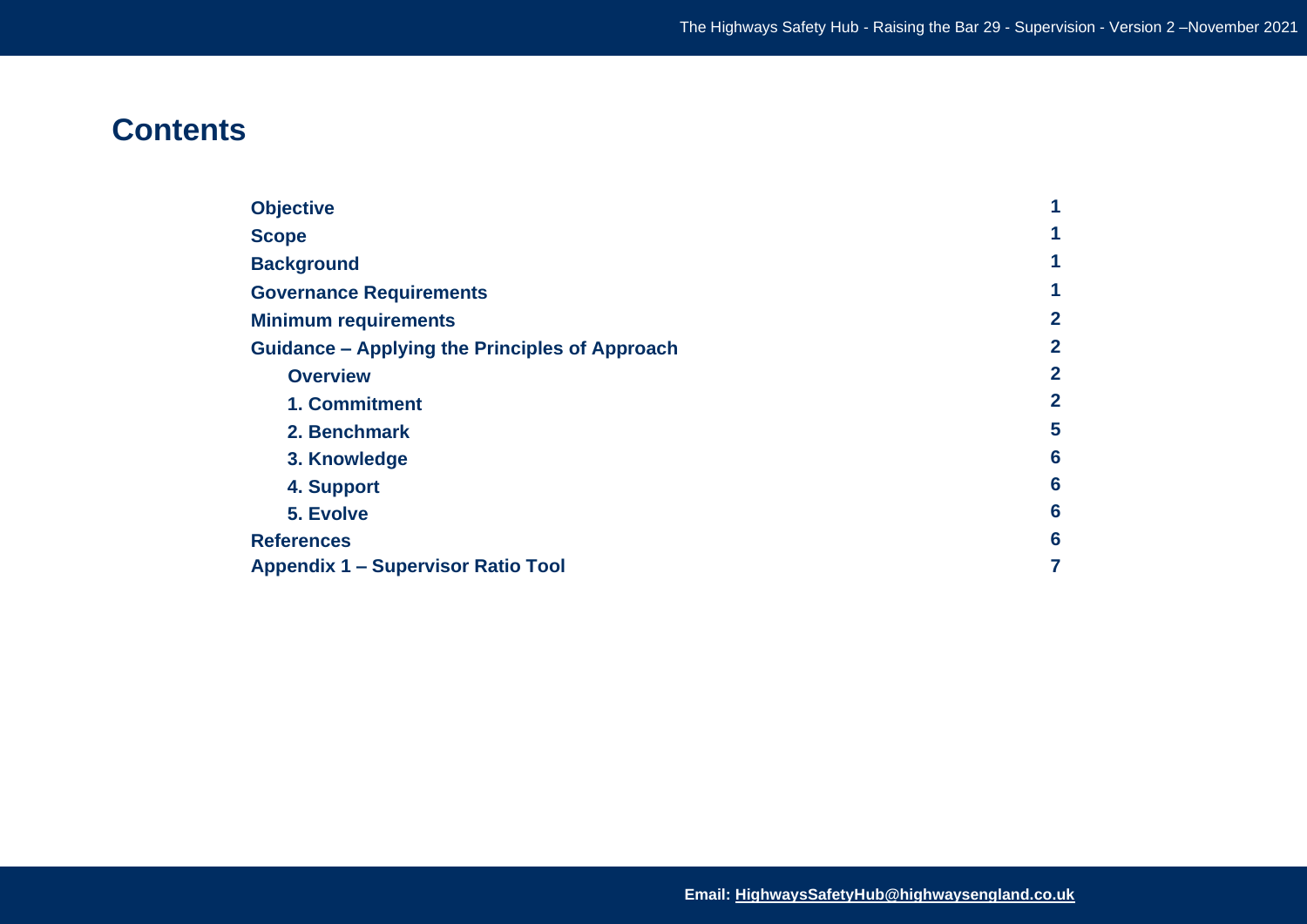# **Objective**

This Raising the Bar guidance document provides practical guidance on how to the comply with the Supply Chain Safety Leadership Council Common Intent Document on Supervision as well as aiming to provide clear guidance on the expected level and minimum competency requirements of all levels of supply chain supervision on all National National Highways Construction and Maintenance Activities.

## **Scope**

The expectation is that this Raising the Bar Guidance Document will apply to all supply chain partners working with National Highways.

For the purpose of this guidance a supervisor is someone defined as "Those persons directly supervising construction related work activities on National Highways sites. They are the front-line supervisors with direct responsibility for putting people to work and who will typically brief their workers on how to carry out their work and ensure that they are carrying out their work safely through on site monitoring"

# **Background**

A number of research papers conducted on behalf of the HSE have found evidence that suggests poor supervision is a significant organisational factor that can contribute to accidents. Problems can emerge because of poorly defined responsibilities, inadequate resources, poor supervisory conduct and behaviour, heavy workloads or as a result of removing supervisory roles altogether.

Recent investigations into incidents within construction and maintenance activities of National Highways have highlighted a deficiency in the current expected ratios and competency levels of supervisors within our supply chain. Further investigations have identified an inconsistent approach between different suppliers in both minimum levels of supervision and minimum standards of competency.

This issue was originally highlighted in National Highways 5 Year Health and Safety Plan and more recently by the Supply Chain Safety Leadership Group as a particular concern as it reduces the opportunities to recognise and respond to unsafe practices. Inadequate supervision in the workplace is a management system failure. Therefore, effective levels of supervision must be a key part of an organisation's safety management system.

# **Governance Requirements**

There is a clear expectation within the Supply Chain Safety Leadership Group Common Intent Document on Supervision to raise and create the following approach as a minimum and common standard of supervision.

# **Minimum Requirements**

The following elements are mandatory requirements and suppliers shall ensure these elements are applied fully on National Highways sites.

| <b>Skills required</b>                                                                                        | <b>Supervisor Level</b>                        | <b>Supervisor</b><br>Level 2.                                               | <b>Supervisor Level</b><br>З.                                           |  |
|---------------------------------------------------------------------------------------------------------------|------------------------------------------------|-----------------------------------------------------------------------------|-------------------------------------------------------------------------|--|
| <b>Health Safety</b><br><b>Qualification</b>                                                                  | NH Passport +<br>role-based<br>competence card | SSSTS or<br>equivalent + NH<br>Passport + role-<br>based<br>competence card | SMSTS or equivalent<br>+ NH Passport +<br>role-based<br>competence card |  |
| <b>Safety systems</b><br><b>Communication</b><br>skills                                                       | Competent<br>Competent                         | Expert<br>Competent                                                         | Expert<br>Expert                                                        |  |
| <b>Briefing quality</b><br>Competent<br><b>Risk awareness</b><br>Competent<br><b>Quality and</b><br>Competent |                                                | Competent<br>Expert<br>Expert                                               | Competent<br>Expert<br>Expert                                           |  |
| delivery<br><b>Sustainability</b><br>and<br>environment                                                       | Competent                                      | Competent                                                                   | Competent                                                               |  |
| <b>Inclusive</b><br>leadership                                                                                | Competent                                      | Competent                                                                   | Competent                                                               |  |
| <b>Incident</b><br><b>Management</b>                                                                          | Competent                                      | Competent                                                                   | Competent                                                               |  |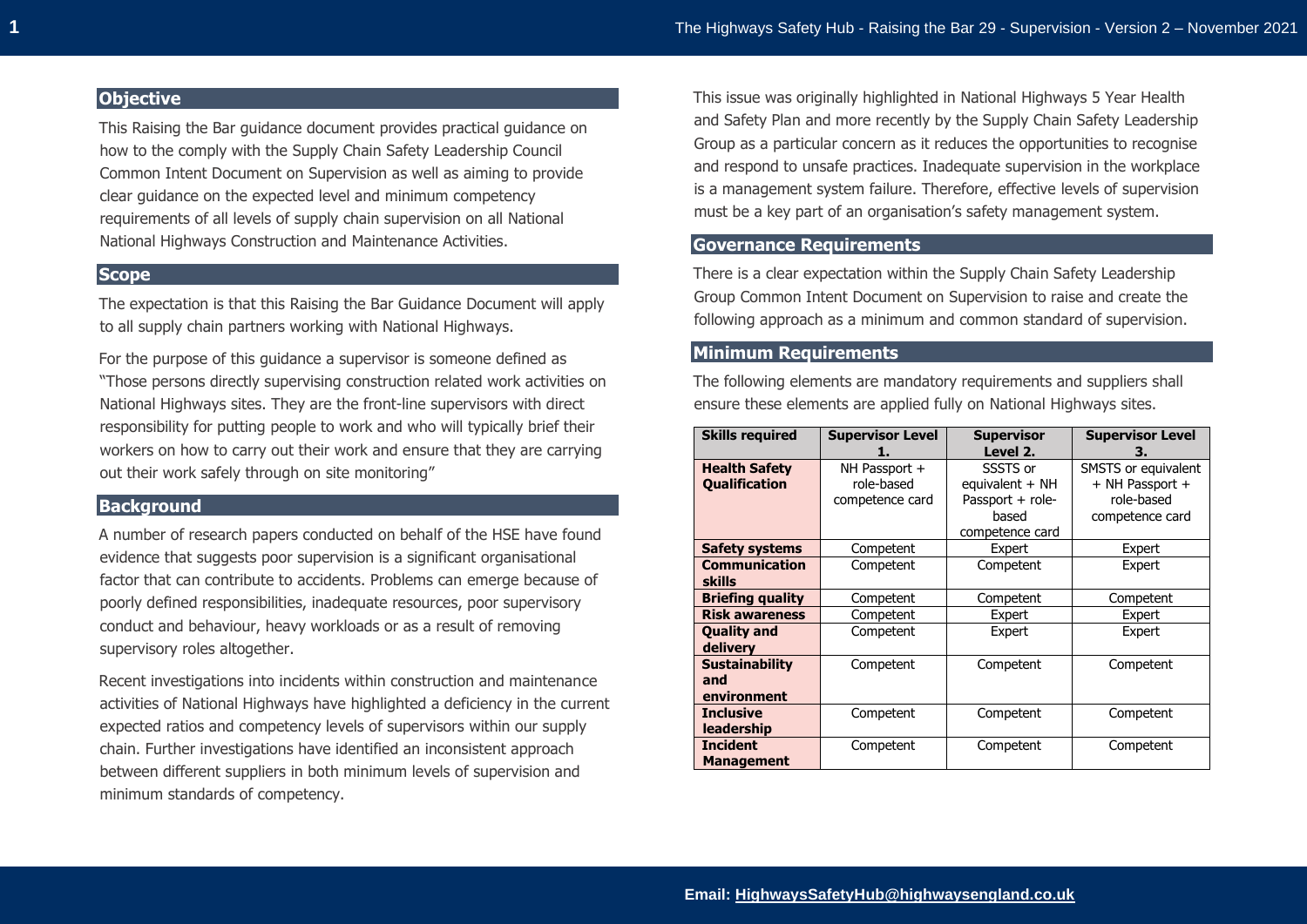Where the requirements of Expert, Competent and aware are defined as:

**Aware** – has some knowledge on the topic.

**Competent** – has knowledge on a given topic and is able to implement that knowledge as part of their normal duties.

**Expert** – has extended knowledge on a topic and is able to train or communicate the knowledge to others.

# **Guidance – Applying the Hierarchy of Controls**

#### **Overview**

**The following guidance is written with the expectation that it represents best practice and as such should normally be followed unless a better local solution has been devised to meet the overall objective.** 

## **1. Organisational Expectation**

All organisations working for or on behalf of National Highways should ensure the right supervisors have been selected for the right job and ensure the relevant individuals have:

- › The necessary qualification, competency and soft skills for supervisory activities
- $\rightarrow$  An understanding of hazards and control measures for the task, and wider project
- › The experience and demonstrated ability to lead teams.
- $\rightarrow$  An understanding of behavioural issues, leadership and effective intervention skills
- › The necessary attitude to ensure the Health, Safety and Wellbeing of their team remains their highest priority.

The requirement to provide adequate resources is a key management function.

By providing an adequate and appropriate level of supervision for workers an organisation must ensure:

- › They support/Mentor supervisors in discharging their roles and responsibilities.
- $\rightarrow$  Give them achievable targets.
- › Support them in conflict resolution.
- $\rightarrow$  Ensure supervisors have the time and the opportunity to interact with others to fulfil all their supervisory responsibilities.
- $\rightarrow$  Provide additional training to supervisors where necessary in the specific hazards of your processes and how you expect the risks to be controlled.
- › Measure, audit and review all aspects of the work activities to determine the effectiveness of supervision.

## **Role of Supervision**

A supervisor has a particularly important part to play as a front-line decision maker and as part of the management team. The right supervisors who demonstrate the correct behaviours can have a significant, positive impact on the workforce and play an important role in maintaining a safe site.

Supervision and supervisory roles typically involve:

- › Having a clear understanding of health and safety requirements and risk as it applies to the tasks being carried out.
- › Understanding the systems and processes required to ensure that the tasks are carried out correctly.
- › Maintaining and suggesting improvements to procedures for continual improvement.
- $\rightarrow$  Understanding overall team workload to plan and allocate day-today work and appropriate level of manpower of the team for which they are responsible.
- › Monitoring work patterns/shift rotas and fatigue.
- › Briefing, coaching, encouragement and development of individual workers.
- $\rightarrow$  Using effective two-way communication within the team.
- › Problem solving/decision making.
- › Monitor the effectiveness of training.
- $\rightarrow$  Ensure the workforce have the necessary capacity and competence to do the job.
- › Measuring team performance.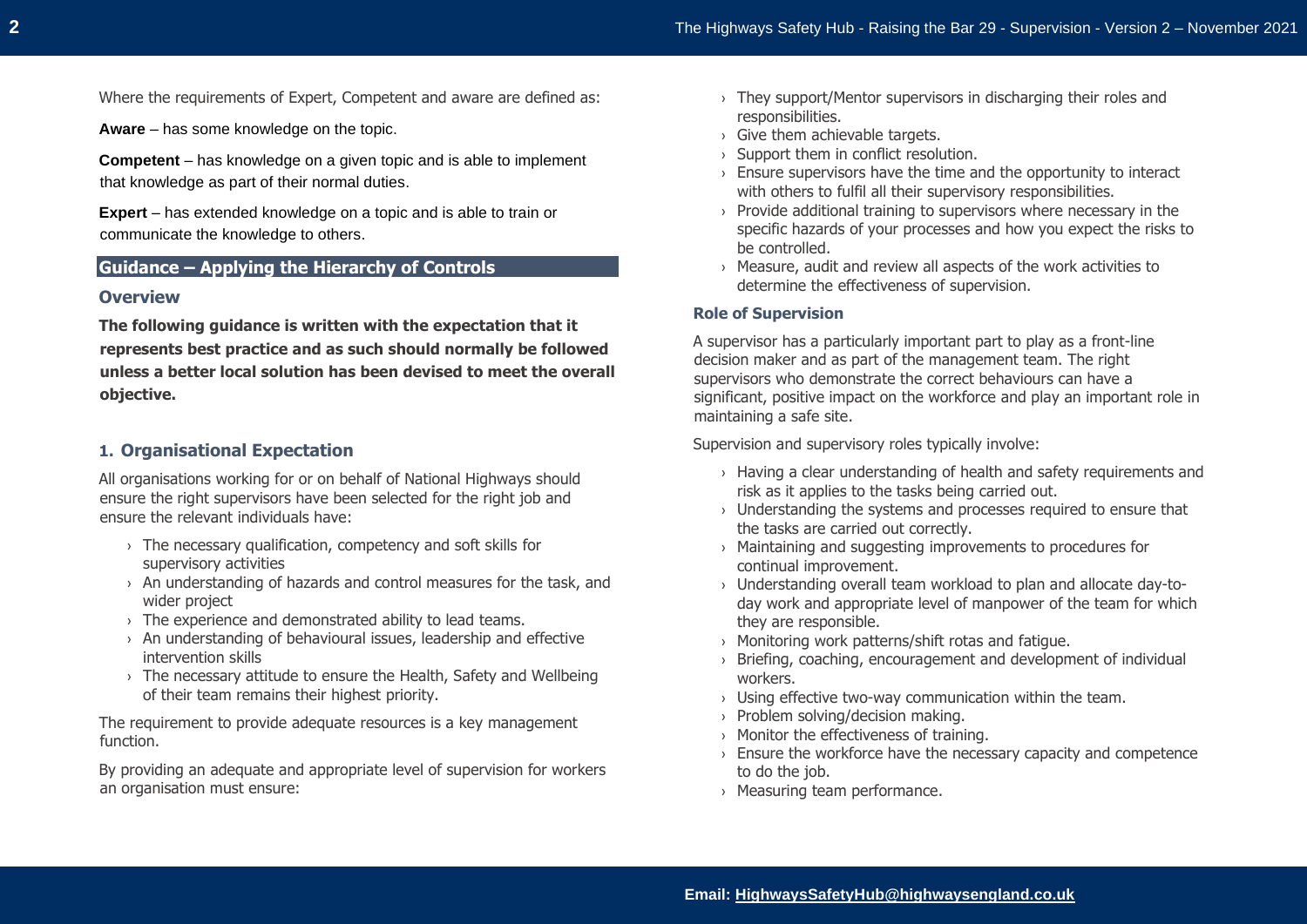- › Promoting and influencing positive culture.
- › Providing an appropriate immediate response to an incident.
- › Monitoring safety performance and compliance ensuring a just culture approach in a friendly but firm manner.
- $\rightarrow$  Being aware of the physical and mental wellbeing of the people working under them.
- $\rightarrow$  Challenging unsafe practices and poor behaviour, stopping work activity where necessary.
- › Providing leadership in normal and abnormal situations such as emergency situations.
- › Ensures and promotes workforce involvement.
- $\rightarrow$  Reviewing how well tasks have been completed and implementing lessons learnt.
- › Provide coordination between contractors.
- $\rightarrow$  An understanding of the commercial aspects of the work being carried out.

Overall National Highways expects all persons with supervisory responsibilities to lead by example and set the standards for workers to follow, to raise awareness and improve the Health and Safety Culture on site.

#### **Management Structure**

Whilst the majority of supervisor responsibility falls to the front-line supervisors it is worth remembering that supervisory functions may be shared between numbers of front-line managers, or between lead individuals in a self-managed team in a hierarchy structure known as the span of control. A hierarchical style of company leadership is encouraged within an organisation management structure. A typical hierarchy style within National Highways' supply chain is as follows;



Depending on the activity being undertaken effective supervision should be reflected in the use of both non-working and working supervision. However, lead operatives (Level 1) in self-managed teams should only typically be used for low-medium activities. By their very nature activities that are more hazardous require a greater level of supervision than less hazardous activities and the level of onsite monitoring of non-working supervision should be increased accordingly making the span of control narrow as appose to wide. An example of this is represented by the diagram below.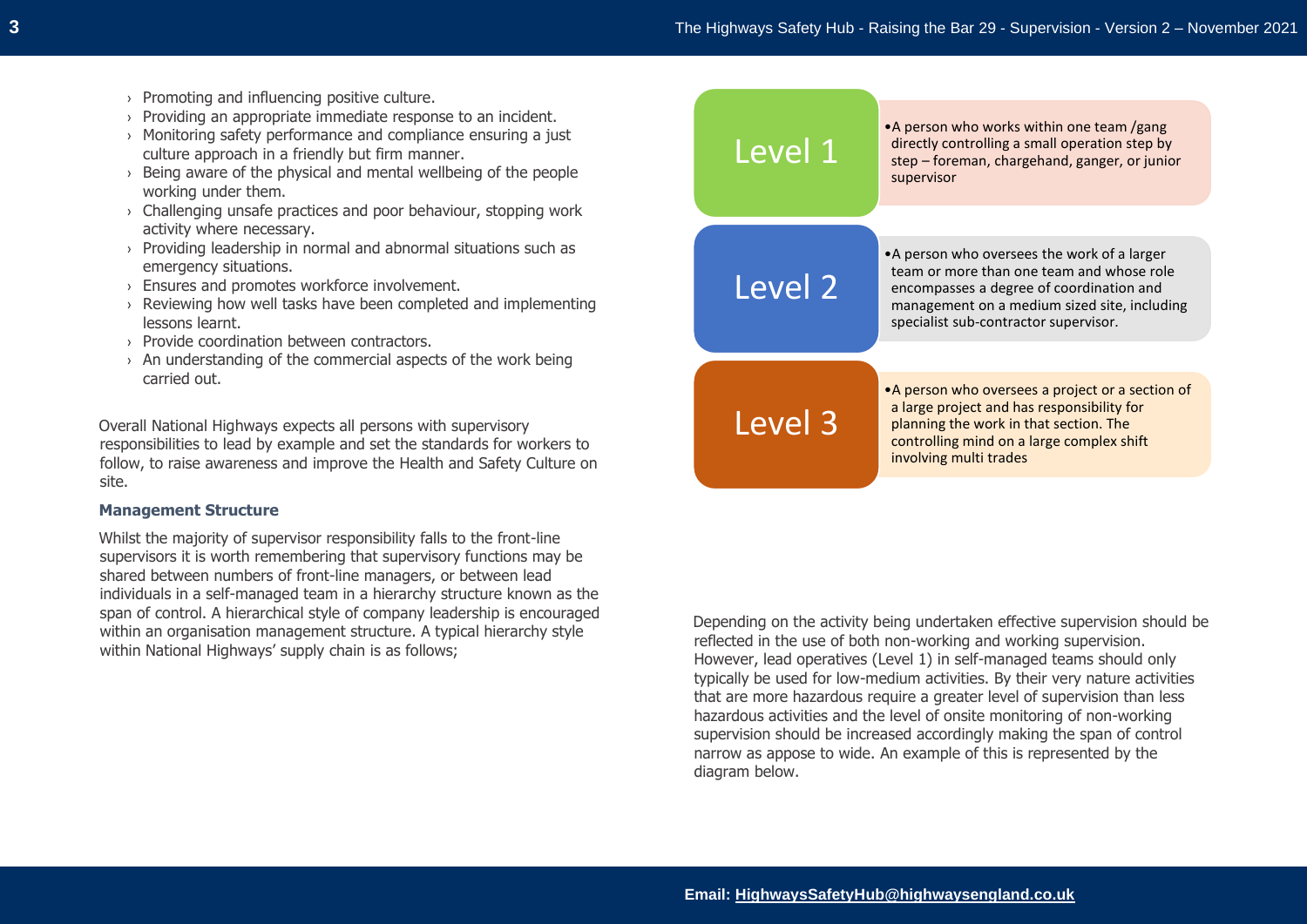

**Level of Supervision**

CDM 2015 requires all contractors who employ workers or manage workers under their control (i.e. agency and subcontractor workers) to ensure that appropriate supervision is provided. Supervision is an essential part of monitoring safe working and conditions. The level of supervision provided should reflect the level of risk of the operation to be carried out, the environment in which the task is being undertaken and the skills, knowledge, training and experience of the workers concerned.

The chart below shows the more hazardous the task and situations then the higher the level of supervision required.



In deciding the appropriate levels of Management and Supervision the following may need to be considered

- › Types of Hazards and the associated level of risk
- › Number of work activities
- $\rightarrow$  Location and environment of work activities including distances and remoteness.
- $\rightarrow$  Number of people, plant, equipment and materials involved in each activity.
- › Other activities or people on site. E.g. visitors, members of the public, young people or trainees.
- › Duration of works, Time pressures, shift patterns

To ensure that the necessary precautions are taken; safety checks at each stage of the work activity may need to be taken and the supervisor should remain present whilst work activities are being undertaken. Even where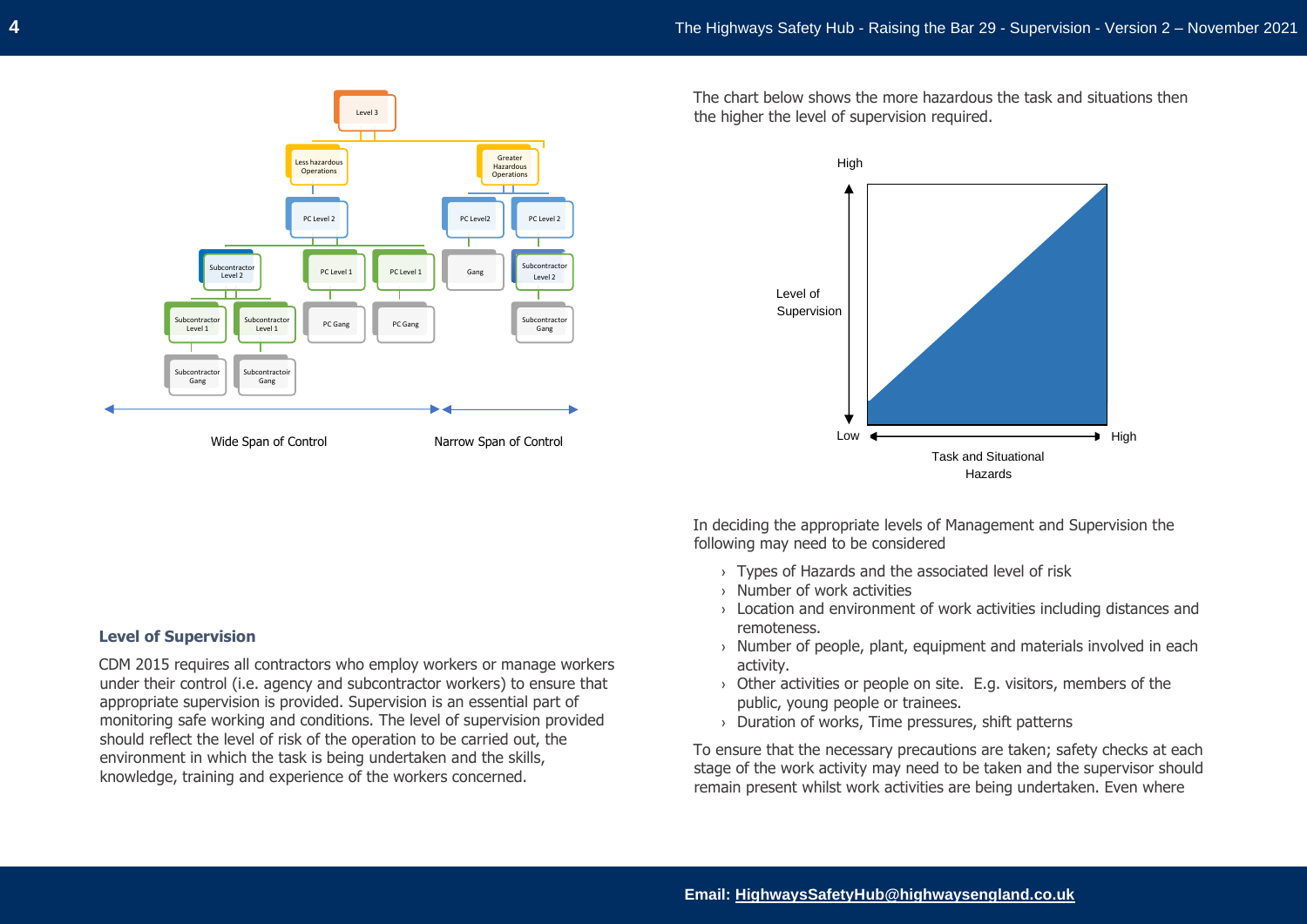risks are low, some supervision will always be needed to make sure that standards are being maintained.

New, inexperienced, or young people, as well as those whose first language is not English, are also very likely to need more supervision than others. Workers will need to know how to raise concerns, so supervisors are familiar with the possible problems due to unfamiliarity, inexperience and communication difficulties

The start of any new task or the introduction of a new set of workers will initially need a greater degree of supervision. Once the Supervisor is confident that the work is being undertaken as planned and workers fully understand the risks the level of close supervision may be reduced through reassessment of the activity and recording any changes on a dynamic Risk Assessment or similar Document

To aid suppliers to consistently assess the level of Supervision required on National Highways sites an indicative Supervisory Ratio Decision Tool is provided in Appendix A.

#### **Use of Subcontractors**

Principal Contractor Supervisors have an important part to play in managing and checking the work of contractors to ensure it is being done as agreed and to the required specification and standard. The Principal Contractor Supervisor should also be visible to provide coordination between other contractors as well as being the main focal point in the communication and issuing of project specific documents such as permitsto-work. The Principal Contractor Supervisor is there to also reinforce their commitment to health and safety so that 'stakeholders' are in no doubt about how important health and safety is to the organisation.

Where Principal Contractor engages in the services of 2nd and 3rd tier suppliers to National Highways then the Principal Contractor is required to adopt, promote and enforce the standard expected by themselves and National Highways. Regardless of whether the subcontractor provides their own supervisor to the required competency standard, National Highways expect that the Principal Contractor provides their own additional supervision for contractors and other third parties on site and make these arrangements clear to everyone, so they understand their roles and responsibilities.

Whilst National Highways expects the Principal Contractor to always have supervision present, the span of control can be widened once a clear trust and assurance is developed by long standing collaborative relationships. This confidence will initially be taken from undertaking the supervisor assessment requirement as set out in Raising the Bar 5 - Behavioural Based Safety.

### **2. Benchmark your current position.**

Benchmark your current position of supervision skills and improvement needs by conducting and documenting a yearly skill gaps analysis of existing supervisory populations to establish areas of focus. Each level of supervision will be assessed against a minimum criterion, the softer skills necessary to successfully interact with the modern working population will be given as much emphasis as traditional supervisory skills. During your interaction with your established workers, it is expected that you will discuss the potential of them becoming supervisors in the future, so the necessary decisions and investment can be made in preparing them for the role.

#### **Supervisor Competence**

The level of knowledge and experience of a supervisor is of equal importance to the competency level of the team undertaking the work activity. Effective supervisors are those who have the skills, knowledge, training, experience, and leadership qualities to suit the job in hand. Good communication and people management skills are also important qualities for supervisors. National Highways acknowledges that the degree of knowledge, skill and experience will vary regarding nonworking supervision for different types of roles and activities. To aid consistency and promote continuous development across our supply chain, National Highways have developed a suite of Role Specific Supervisor Profiles as part of the Passport Competency Management System. These profiles will also span across three levels which are, Trainee Supervisor, Supervisor and Senior Supervisor. The reason for this is National Highways also acknowledge that the level of hazard and risk of any activity should be reflected in the overall competence and experience of the supervisor. Therefore, activities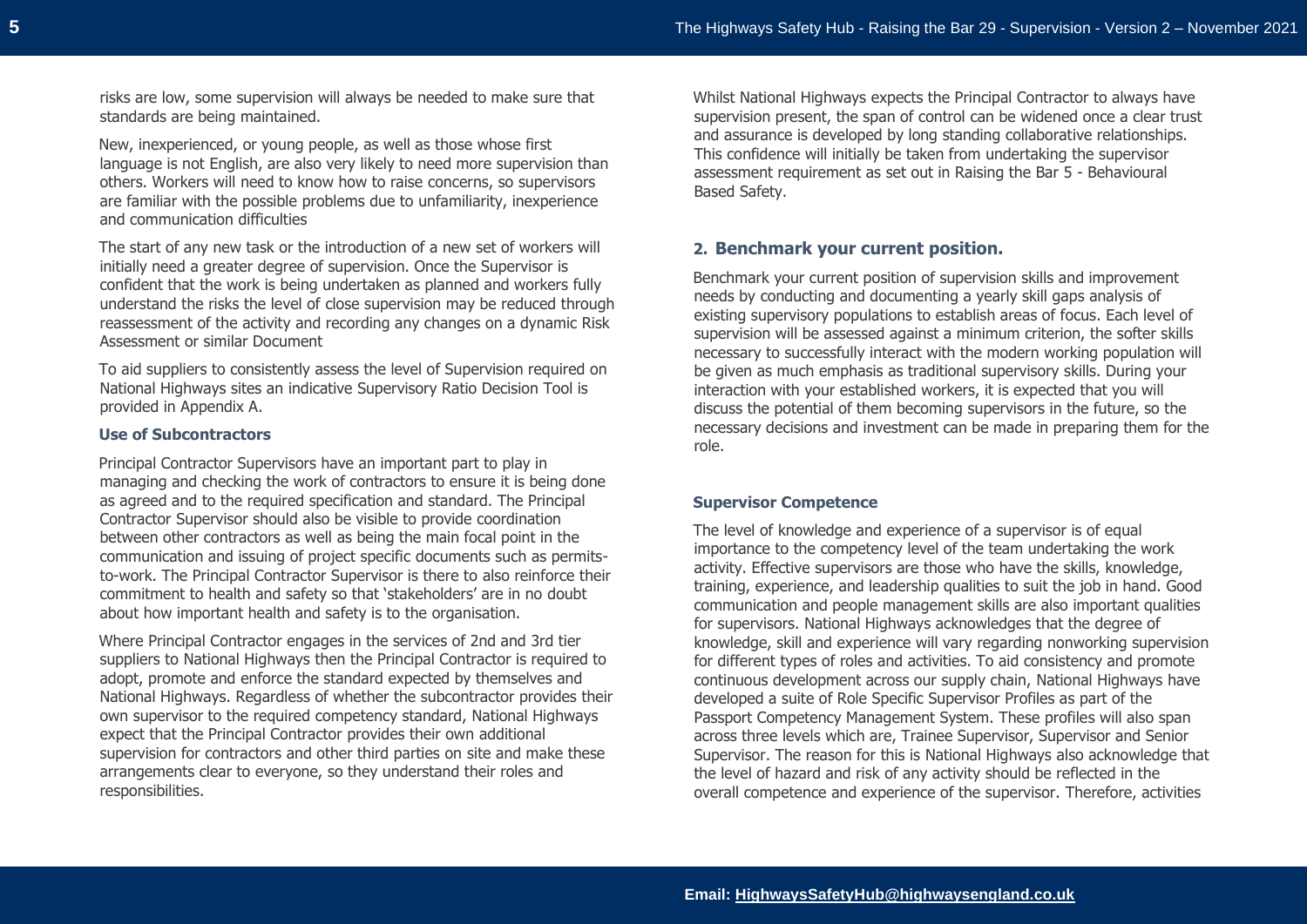that pose a higher risk must only be supervised by experienced Senior Supervisors.

Whilst each profile will be tailored to the needs of each role undertaken on National Highways Road Network, there are many generic constants that will be included which are

- › A role-based qualification such as NVQ/NHSS/ILM etc (Competence card).
- › For level 2 and above, hold a supervisor level CSCS card.
- › Have the sufficient experience, on the job knowledge and skill in the activity being supervised.

Once assessed, each contract / project must formally appoint the supervisor to that position in writing. The appoint letter should define their roles and responsibilities which must be communicated, understood, and accepted by the supervisor.

Supervisory staff must be inducted and competent in the application of expected standards and management procedures on the contract / project and must also be easily identifiable to all on site. This will usually be using a black safety helmet but could also be by the use of a photographic skills board.

| <b>Skills required</b>                 | <b>Supervisor Level 1.</b><br><b>Supervisor Level 2.</b> |                            | <b>Supervisor Level 3.</b> |  |
|----------------------------------------|----------------------------------------------------------|----------------------------|----------------------------|--|
| <b>Health Safety</b>                   | NH Passport + role-                                      | <b>SSSTS or equivalent</b> | SMSTS or                   |  |
| <b>Qualification</b>                   | based competence                                         | + NH Passport +            | equivalent + NH            |  |
|                                        | card                                                     | role-based                 | Passport + role-           |  |
|                                        |                                                          | competence card            | based competence           |  |
|                                        |                                                          |                            | card                       |  |
| Safety systems                         | Competent                                                | Expert                     | Expert                     |  |
| <b>Communication skills</b>            | Competent                                                | Competent                  | Expert                     |  |
| <b>Briefing quality</b>                | Competent                                                | Competent                  | Competent                  |  |
| <b>Risk awareness</b>                  | Competent                                                | Expert                     | Expert                     |  |
| <b>Quality and delivery</b>            | Competent                                                | Expert                     | Expert                     |  |
| <b>Sustainability and</b><br>Competent |                                                          | Competent                  | Competent                  |  |
| environment                            |                                                          |                            |                            |  |
| <b>Inclusive leadership</b>            | Competent                                                | Competent                  | Competent                  |  |
| <b>Incident Management</b>             | Competent                                                | Competent                  | Competent                  |  |
| <b>Planning skills</b>                 | Aware                                                    | Competent                  | Expert                     |  |
| <b>Mentorship of team</b>              | Aware                                                    |                            | Competent                  |  |
| <b>Commercial awareness</b>            | Aware                                                    | Competent                  | Expert                     |  |

| <b>Mental wellbeing</b>      | Aware | Aware     | Aware     |
|------------------------------|-------|-----------|-----------|
| <b>Manage team</b>           | Aware | Competent | Expert    |
| performance                  |       |           |           |
| <b>Reporting systems</b>     | Aware | Aware     | Aware     |
| Developing self and          | Aware | Aware     | Competent |
| others                       |       |           |           |
| <b>Customer and</b>          | Aware | Aware     | Competent |
| stakeholder relations        |       |           |           |
| <b>Behavioural Awareness</b> | Aware | Competent | Competent |

Skills shown in red are the core minimum skills that all competent supervisors are required to meet.

# **3. Develop your organisations knowledge.**

You will be expected to demonstrate training solutions that align with the goals outlined in this document.

# **4. Provide ongoing support**

You will provide ongoing support for your supervisors, by addressing the areas of improvement identified in the skills gap analysis, it is expected that you will continually upskill your supervisors through training or mentorship. You will allow the time needed for training and mentorship, by releasing people from their normal duties for a period sufficient to address the needs identified.

## **5. Review and Evolve**

Review and Evolve your supervisory strength and develop a succession pipeline of suitable candidates for future posts. You will use the Maturity Framework (example below) to measure your position, track your progression, and create a continuous improvement culture within your organisation.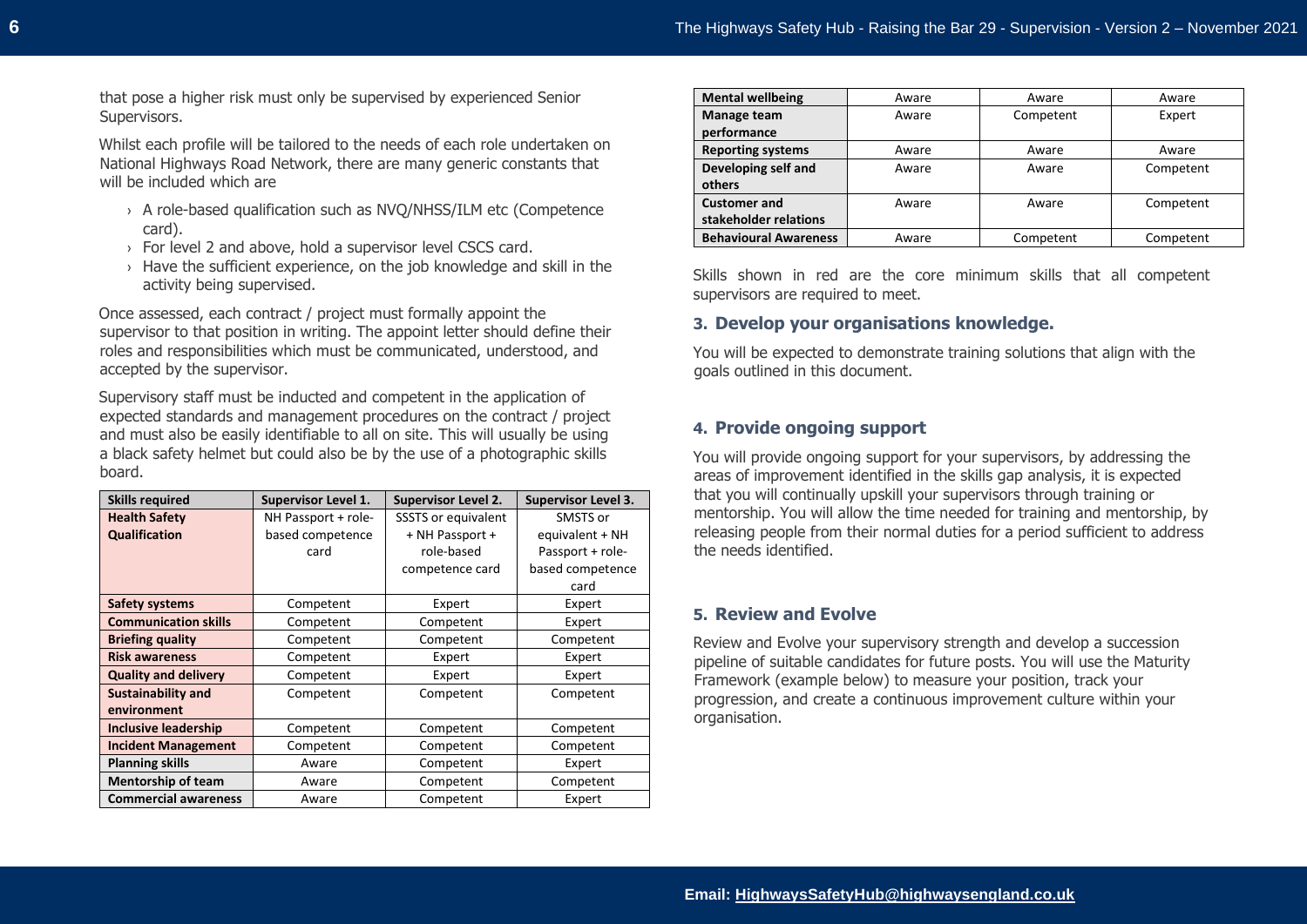| <b>Basic</b>   | <b>Intermediate</b> | <b>Advanced</b>              | <b>Expert</b>              | Leader               |
|----------------|---------------------|------------------------------|----------------------------|----------------------|
| Level of       | Level of            | Evidence that                | Training and               | Cross sector         |
| supervisions   | supervisions        | skill gaps are               | development                | movement and/or      |
| within         | within              | addressed, and               | solutions are              | development is       |
| organisation   | organisation        | agreed                       | available for              | evident.             |
| has been       | has been            | development                  | Expert skill               |                      |
| identified.    | identified.         | plans are                    | level.                     | Training and         |
|                |                     | completed                    |                            | development          |
| Methods to     | Methods to          | within 12                    | Proactive                  | solutions shared as  |
| assess         | assess              | months                       | development                | best practice across |
| capability and | capability and      |                              | of targeted                | the industry         |
| skill gaps are | skill gaps are in   | Minimum                      | individuals to             |                      |
| in place to    | place to            | competency is                | perform at                 |                      |
| understand     | understand          | achieved by, or              | next level.                |                      |
| benchmark.     | benchmark.          | plan in place to             |                            |                      |
|                |                     | complete                     | Active                     |                      |
| Training and   | Training and        | training by                  | succession                 |                      |
| development    | development         | 100% of                      | pipelines in               |                      |
| solutions are  | solutions are       | population.                  | place with                 |                      |
| available for  | available for       |                              | development                |                      |
| Competent      | Competent           | 360 review                   | plans in place             |                      |
| level in the   | level in the        | process in place             |                            |                      |
| core minimum   | core minimum        | to assess level              | Supervisors                |                      |
| skills (8)     | skills (8)          | of                           | are proactive              |                      |
|                |                     | skill/capability.            | and drive                  |                      |
|                |                     |                              | continuous                 |                      |
|                |                     | Training and                 | improvement<br>in self and |                      |
|                |                     | development<br>solutions are | others.                    |                      |
|                |                     | available for                |                            |                      |
|                |                     | Awareness and                |                            |                      |
|                |                     | Competent                    |                            |                      |
|                |                     | level in all skills          |                            |                      |
|                |                     | (15)                         |                            |                      |
|                |                     |                              |                            |                      |

## **Audit and Monitoring**

National Highways will monitor compliance against the minimum expectations of this Raising the Bar guidance document through the Project Management and Independent Health and Safety Inspection processes.

# **References**